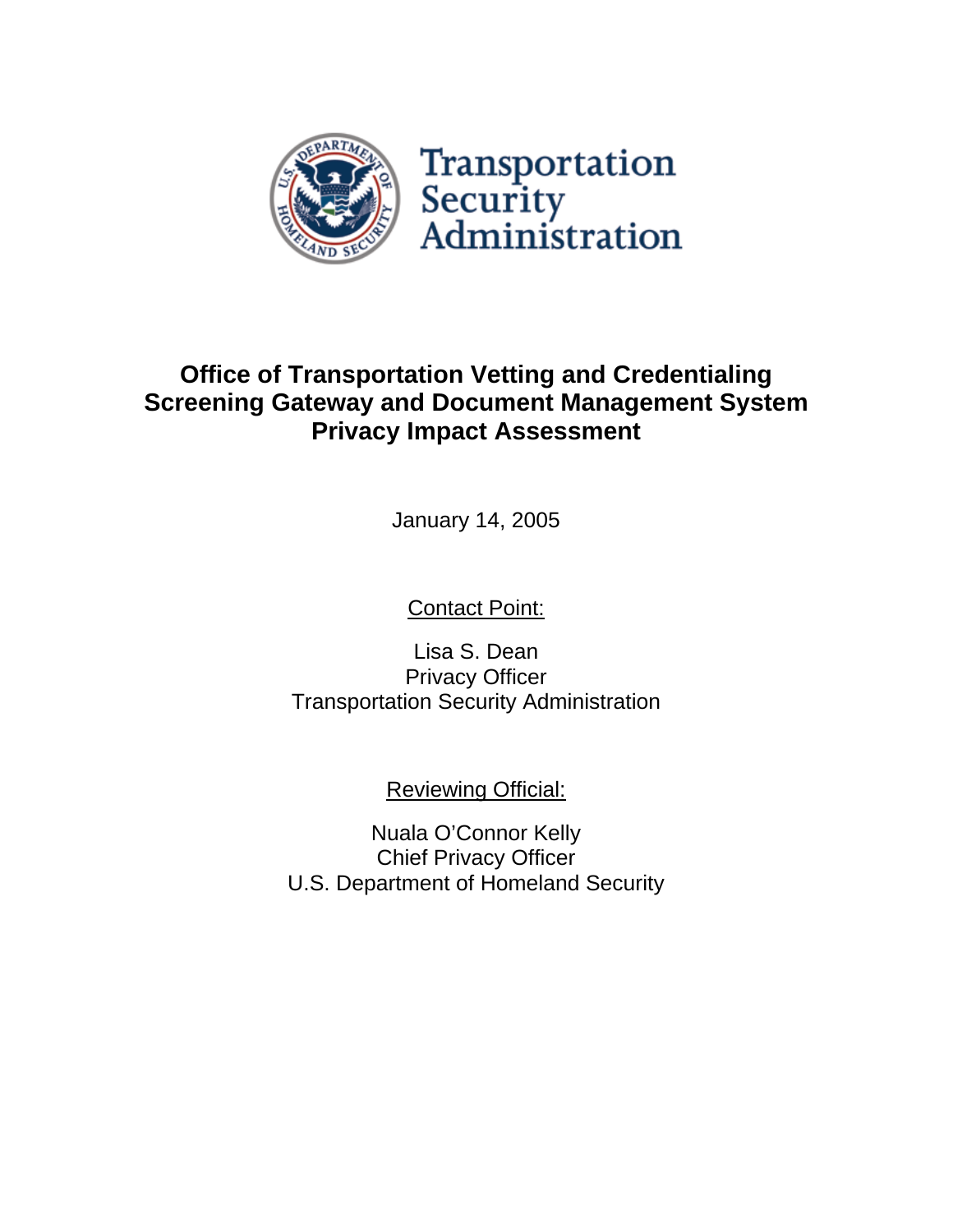## **OTVC Screening Gateway and Document Management System Privacy Impact Assessment**

## **1. Introduction**

1

This Privacy Impact Assessment (PIA) pertains to the hardware, software and communications infrastructure systems that are used by the Transportation Security Administration (TSA) to conduct security threat assessments on various transportation worker and other populations related to transportation. Specifically, this PIA relates to the TSA Office of Transportation Vetting and Credentialing (OTVC) Screening Gateway (Screening Gateway) and the OTVC Document Management Systems (DMS). In this PIA, the Screening Gateway and the DMS will be referred to collectively as "the Gateway Infrastructure" or "the Gateway."

This PIA analyzes the privacy risks presented by the Gateway Infrastructure and describes the steps that TSA has taken to mitigate those risks.

The Gateway is comprised of various hardware platforms and software systems that are used to host system applications that support various OTVC security threat assessment programs. These programs include the Hazardous Materials Endorsement (HME) security threat assessment program, the Registered Traveler (RT) program, and the Transportation Workers Identification Credential (TWIC) program. Other OTVC programs will also use the Gateway Infrastructure as the technological foundation upon which their program-specific software will operate; however, not all such programs will be specifically identified in this PIA. TSA will provide, upon request, a list of all OTVC programs that use the Gateway Infrastructure.

Because this PIA discusses aspects of information technology that may not be well known to the average person, definitions of technical terms have been provided in Section 2.

What does the OTVC Screening Gateway do? The Screening Gateway provides for aggregation of data relevant to security threat assessments of individuals. Applicant  $d$ data<sup>1</sup> is sent to the Gateway where queries are created and sent out to other systems that contain criminal, citizenship and terrorist-related data. Any data these systems have on the applicant is returned to the Gateway where it is aggregated and presented to TSA personnel for their review and action.

 $1$  Applicant data means information about individuals who are required to undergo a security threat assessment under an OTVC program; for example, applicants to the Registered Traveler program or commercial drivers who hold or seek to obtain a hazardous materials endorsement for their commercial drivers license.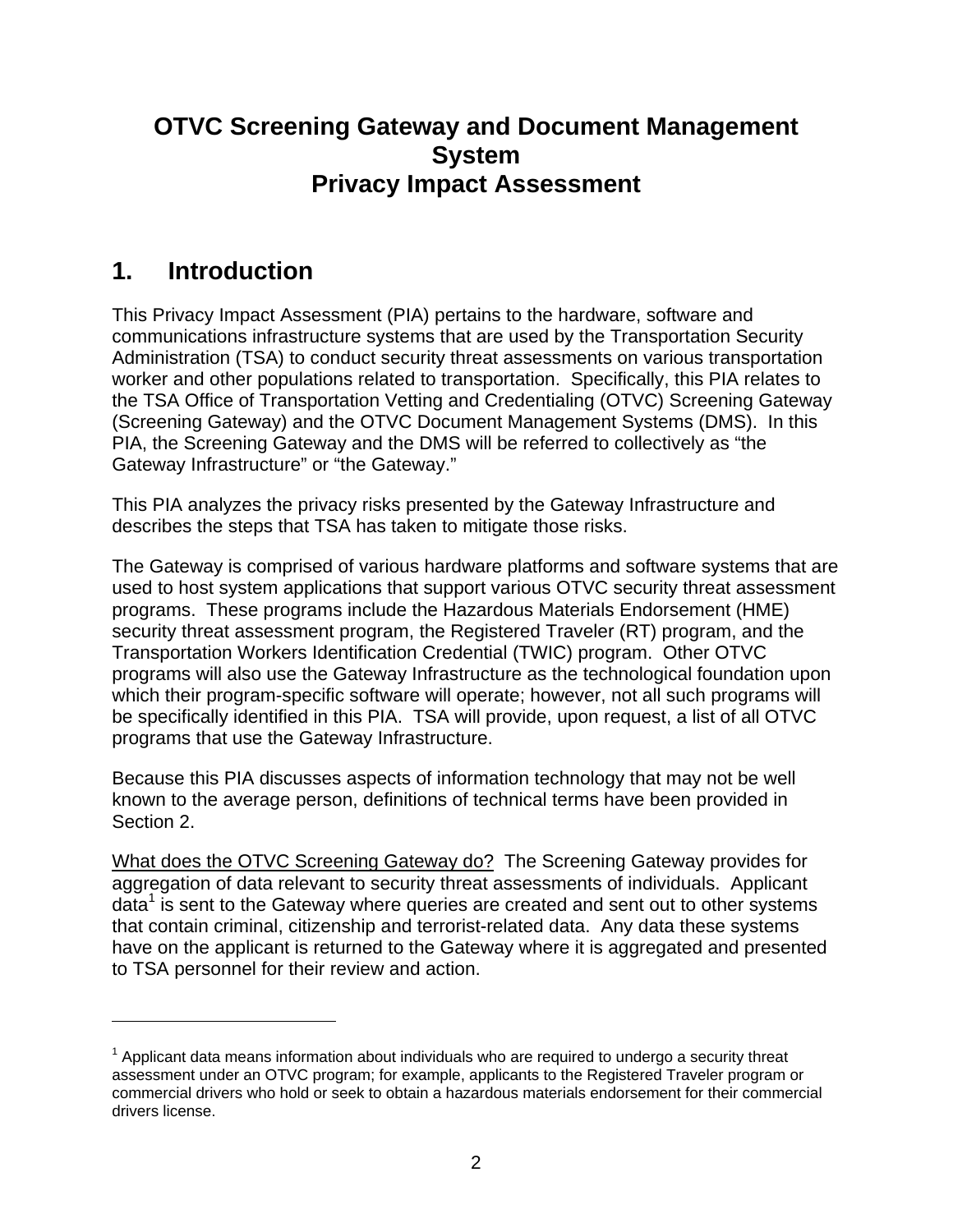What does the OTVC Document Management System do? The DMS is the companion system to the Screening Gateway and facilitates the tasks of notifying individuals of the results of their security threat assessment and processing any appeals or waivers that might be submitted by the individuals. The DMS will also facilitate notification to the individuals of the results of their appeal or waiver request.

It is important to note that the Screening Gateway and DMS do not in and of themselves require the collection or processing of personally identifiable information (PII). The sole purpose of these systems is to provide the physical platforms and environment to house the software that services individual OTVC programs. These programs establish the requirements for the collection, processing and dissemination of PII and other data.

# **2. Definitions**

Portions of the definitions below were obtained from webopedia.com, an online encyclopedia dedicated to computer technology.

Advanced Encryption Standard. A block cipher adopted as an encryption standard by the US government, and is expected to be used worldwide and analysed extensively, as was the case with its predecessor, the Data Encryption Standard (DES).

Audit trail. A record showing who has accessed a network device and what operations he or she has performed during a given period of time. Audit trails are useful both for maintaining and for recovering lost transactions.

Database. A collection of information organized in such a way that a computer program can quickly select desired pieces of data. You can think of a database as an electronic filing system.

Encryption. The translation of data into a secret code. Encryption is the most effective way to achieve data security. To read an encrypted file, you must have access to a secret key or password that enables you to decrypt it. Unencrypted data is called plain text; encrypted data is referred to as cipher text.

File Transfer Protocol (FTP). The protocol for exchanging files over the Internet. FTP works in the same way as HTTP for transferring Web pages from a server to a user's browser and SMTP for transferring electronic mail across the Internet in that, like these technologies, FTP uses the Internet's TCP/IP protocols to enable data transfer. FTP is most commonly used to download a file from a server using the Internet or to upload a file to a server (e.g., uploading a Web page file to a server).

Firewall. A system designed to prevent unauthorized access to or from a private network. Firewalls can be implemented in both hardware and software, or a combination of both. Firewalls are frequently used to prevent unauthorized Internet users from accessing private networks connected to the Internet, especially intranets. All messages entering or leaving the intranet pass through the firewall, which examines each message and blocks those that do not meet the specified security criteria.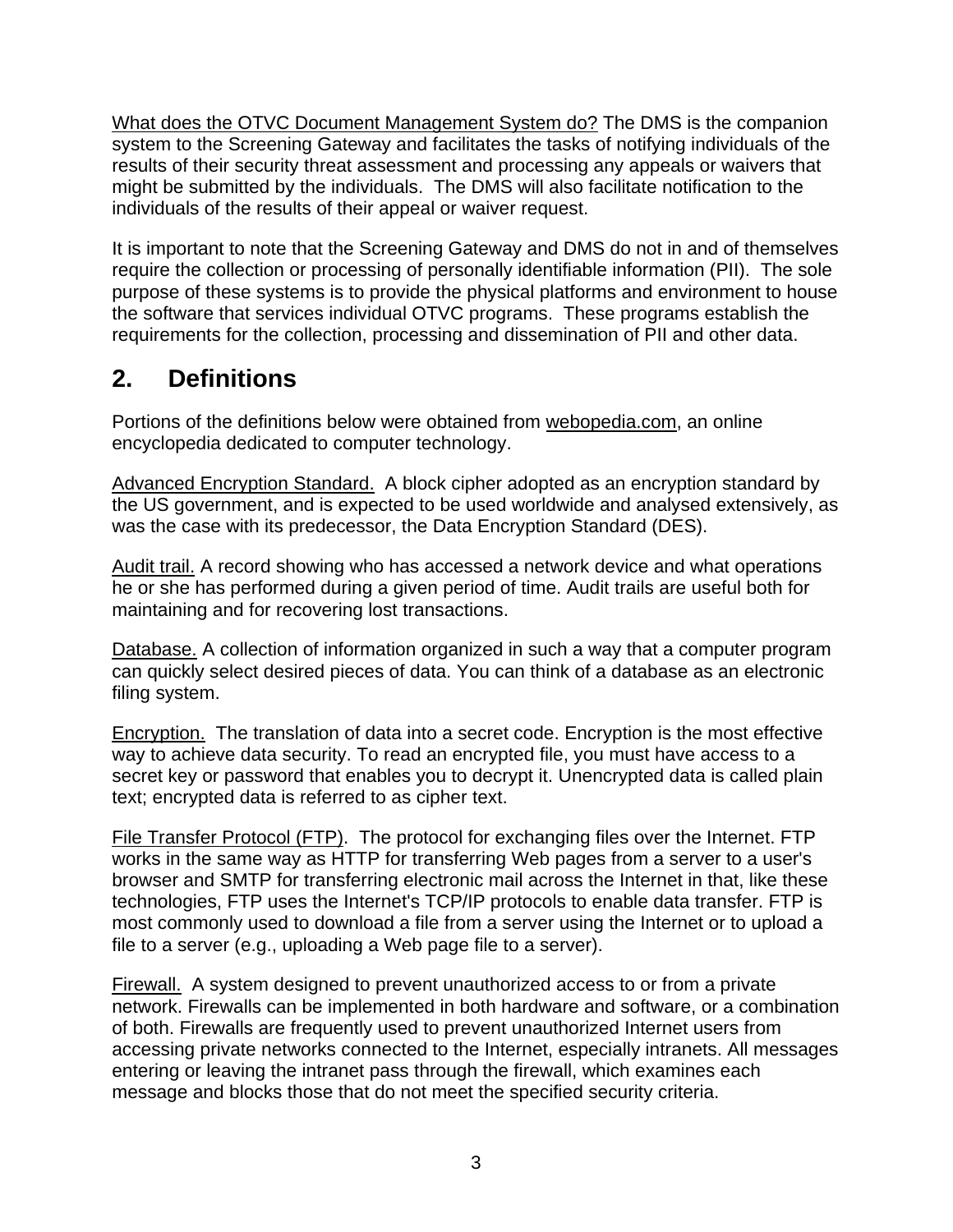Hardware. Refers to objects that you can actually touch, like disks, disk drives, display screens, keyboards, printers, boards, and chips. In contrast, software is untouchable. Software exists as ideas, concepts, and symbols, but it has no substance. Books provide a useful analogy. The pages and the ink are the hardware, while the words, sentences, paragraphs, and the overall meaning are the software. A computer without software is like a book full of blank pages -- you need software to make the computer useful just as you need words to make a book meaningful.

Host. To provide the infrastructure for a computer service. For example, there are many companies that host Web servers. This means that they provide the hardware, software, and communications lines required by the server, but the content on the server may be controlled by someone else.

Intrusion detection. An intrusion detection system (IDS) inspects all inbound and outbound network activity and identifies suspicious patterns that may indicate a network or system attack from someone attempting to break into or compromise a system.

Network. A local area network (LAN), such as the Gateway infrastructure, is a data communications network that resides in a single location, has a specific user group and has a specific topology, or shape.

Password. A secret word or phrase that gives a user access to a particular program or system.

Router. A device that forwards data packets along networks. A router is connected to at least two networks, commonly two LANs or WANs or a LAN and its ISP's network. Routers are located at gateways, the places where two or more networks connect. Routers use headers and forwarding tables to determine the best path for forwarding the packets, and they use protocols such as ICMP to communicate with each other and configure the best route between any two hosts. Very little filtering of data is done through routers.

Secure Sockets Layer (SSL). A protocol for transmitting private documents via the Internet. SSL works by using a private key to encrypt data that's transferred over the SSL connection. Web addresses that require an SSL connection start with "https" instead of "http."

Security. In the computer industry, refers to techniques for ensuring that data stored in a computer cannot be read or compromised by any individuals without authorization. Most security measures involve data encryption and passwords.

Server. A computer or device on a network that manages network resources. For example, a file server is a computer and storage device dedicated to storing files. Any user on the network can store files on the server. A print server is a computer that manages one or more printers, and a network server is a computer that manages network traffic. A database server is a computer system that processes database queries. Servers are often dedicated, meaning that they perform no other tasks besides their server tasks. On multiprocessing operating systems, however, a single computer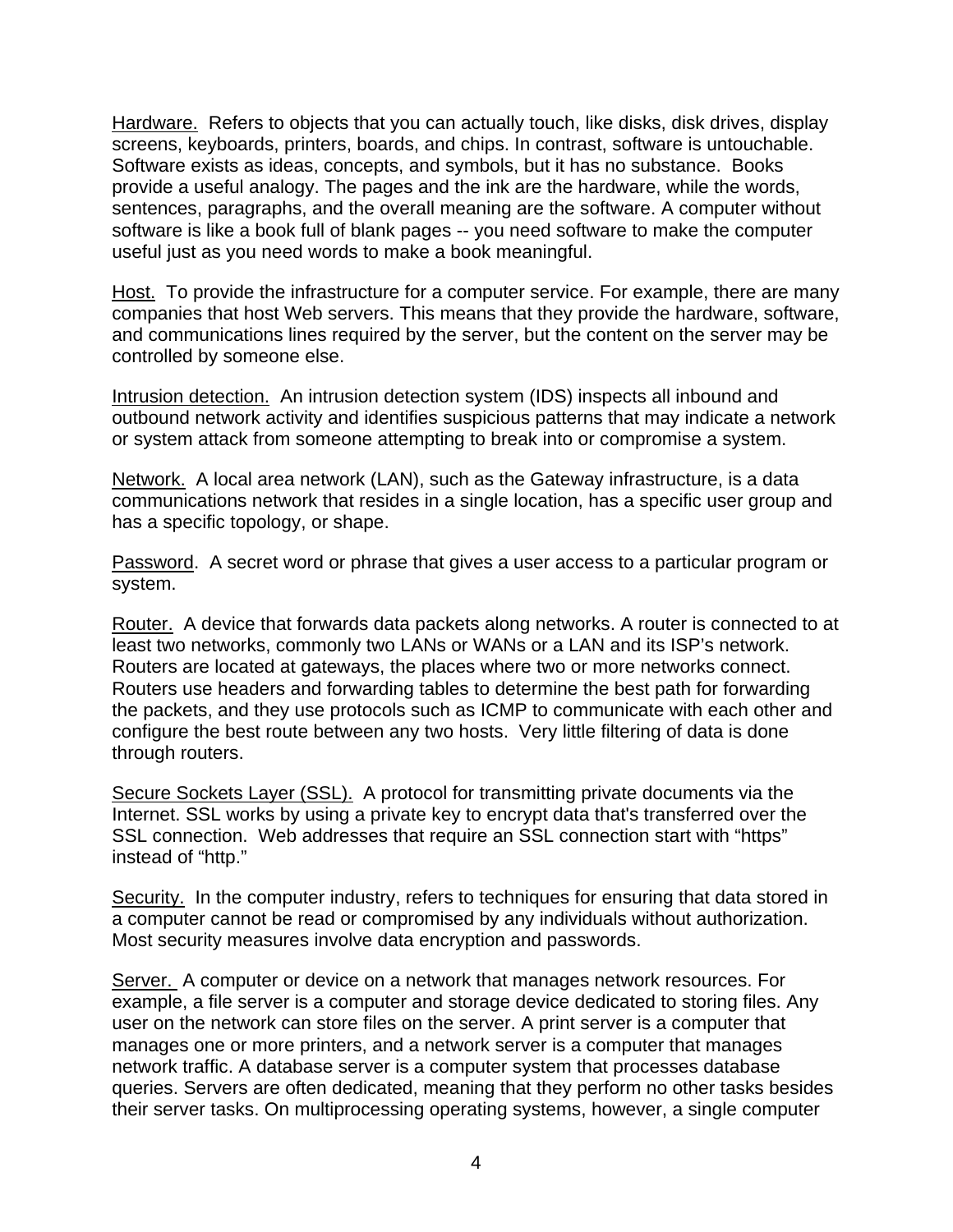can execute several programs at once. A server in this case could refer to the program that is managing resources rather than the entire computer.

Software. Computer instructions or data. Anything that can be stored electronically is software. The storage devices and display devices are hardware.

Systems software. Includes the operating system and all the utilities that enable the computer to function.

Applications software. Includes programs that do real work for users. For example, word processors, spreadsheets, and database management systems fall under the category of applications software.

Structured Query Language (SQL). A standardized query language for requesting information from a database.

Switch. In networks, a device that filters and forwards packets between LAN segments. Switches operate at the data link layer (layer 2) and sometimes the network layer (layer 3) of the OSI Reference Model and therefore support any packet protocol. LANs that use switches to join segments are called switched LANs or, in the case of Ethernet networks, switched Ethernet LANs.

Unix. A computer operating system (the basic software running on a computer, underneath things like word processors and spreadsheets). UNIX is designed to be used by many people at the same time (it is "multi-user"). It is the most common operating system for servers on the Internet.

## **3. Legislative and Rulemaking Overview**

 $\overline{a}$ 

In response to the September 11, 2001 terrorist attacks, Congress passed several statutory mandates including the Uniting and Strengthening America by Providing Appropriate Tools Required to Intercept and Obstruct Terrorism (USA PATRIOT) Act, the Safe Explosives Act (SEA), the Maritime Transportation Security Act (MTSA) and the Aviation Transportation Security Act (ATSA). 2 These Acts provide the basis for performing security threat assessments on various individuals within the transportation sector and those who are applicants for TSA programs. To facilitate these threat assessments, OTVC is establishing the Gateway as a common information technology (IT) infrastructure to support the various OTVC programs that perform these assessments.

<sup>&</sup>lt;sup>2</sup> P. L. 107-56 (October 25, 2001), 115 Stat. 272, codified at 49 U.S.C. § 5103a(a)(1): P.L. 107-296, November 5, 2002, 116 Stat.2280; P.L. 107-295, November 25, 2002, 116 Stat. 2064.; P. L. 017-71, November 19, 2001, 115 Stat. 597.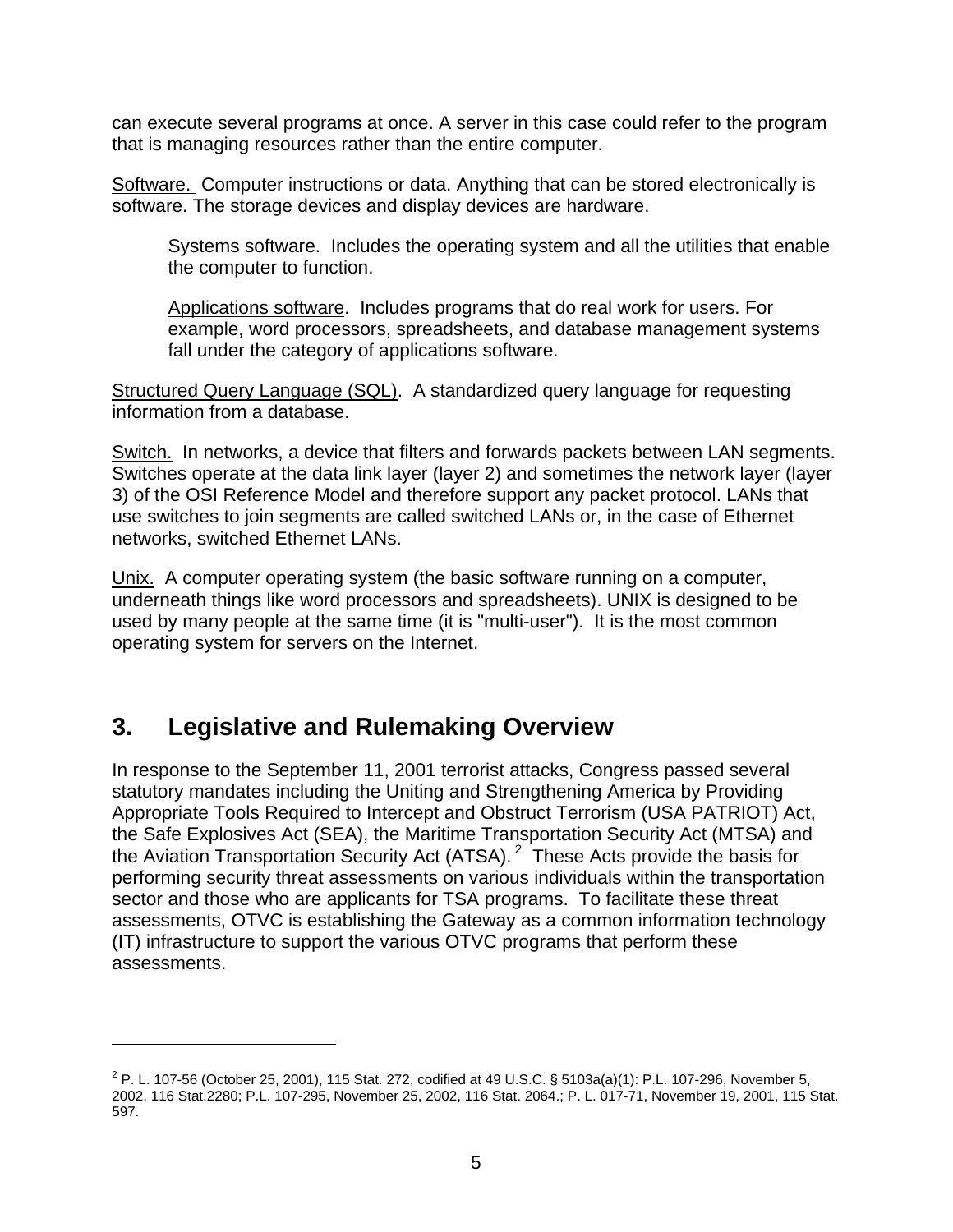# **4. System Overview**

## **4.1 What personally identifiable information will be collected?**

The Gateway will not collect any personally identifiable information (PII). The Gateway is part of the IT infrastructure that exists to support the electronic collection, transmission, analysis, and storage of PII used by individual OTVC programs (such as TWIC and Registered Traveler). The individual software applications for those OTVC programs reside on the Gateway.

The Gateway provides the physical media for storage of information (hard drives) and a method for formatting, operating, and storage of databases (Oracle Database Management System); however, the collection, processing and dissemination of PII are solely governed by the individual OTVC programs and are discussed in the PIAs for those programs. Each program that uses the Gateway Infrastructure has completed its own PIA that describes the PII collected and the reasons for collection. Please refer to the PIA for the specific OTVC program you are interested in to learn what PII that program collects. All TSA PIAs are available on the Department of Homeland Security's website at www.dhs.gov/privacy (click on "Privacy Impact Assessments").

## **4.2 Why is this personally identifiable information being collected?**

The individual OTVC programs that use the Gateway collect data to conduct security threat assessments. Please refer to the PIA for the specific OTVC program you are interested in to learn why that program is collecting PII.

## **3.3 Who is affected by the collection of this data?**

Individuals who are submitting to the security threat assessment programs using the Gateway are affected. Please refer to the PIA for the specific OTVC program you are interested in to learn which individuals are affected.

### **4.3 What information technology system(s) will be used for this program and what is the step-by-step process for obtaining and processing data?**

The Gateway will use a variety of information technologies to provide a secure IT infrastructure for the individual OTVC program software applications. These technologies are the standard components found in most networks and include routers, switches, firewalls, servers, and specialized security software for intrusion detection and data encryption. (See attachment 1 for a general diagram of the infrastructure and the location of these components within the overall design.) This infrastructure is intended to meet the needs of multiple OTVC programs that perform security threat assessments on individuals. By establishing a common IT infrastructure to support these programs, TSA is maximizing the efficient use of taxpayer dollars by avoiding the need for each program to provide its own infrastructure. This approach is consistent with the Office of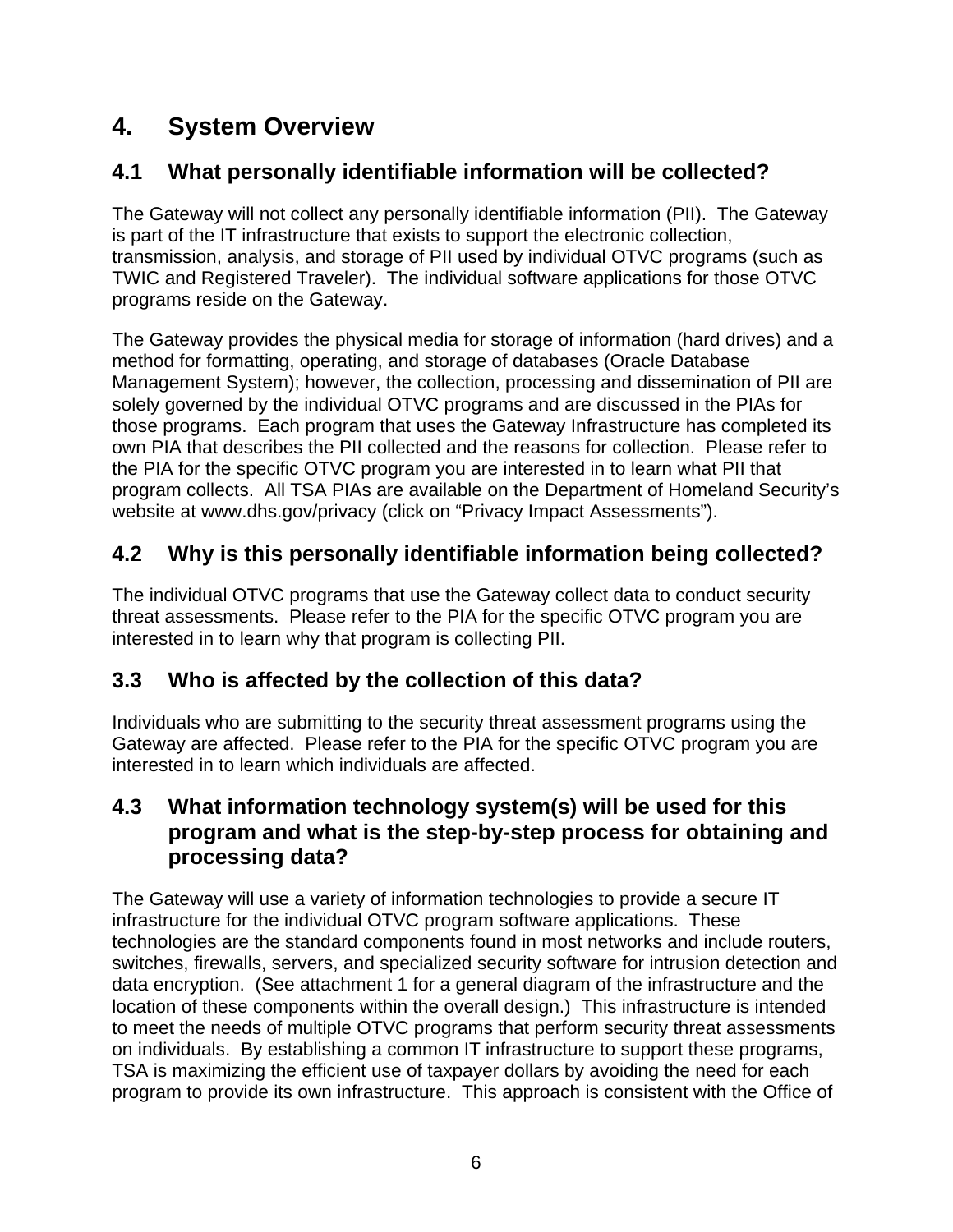Management and Budget's requirements to maximize efficiency in the development of new IT systems and saves the government significant resources and funds that would otherwise be required for planning, design, reviews, documentation, audits and support of multiple infrastructure systems.

The overall design of the Gateway is a layer of devices that begins at the outermost and most vulnerable point of the Gateway network, which is the part that faces the Internet, and proceeds to the most secure and heavily defended area of the network where the program data is stored. As you progress down each layer of the network, additional safeguards are in place that add to the overall security of the systems and data. Below are descriptions of the specific information technologies used in the operation of the Gateway.

Routers: At the outer edge of the Gateway network are the routers, which connect the system to external networks. In this instance, the routers connect the Gateway to the Internet and to other entities that electronically provide information to TSA for OTVC programs. These routers serve as the first line of defense for security. They protect the network from many types of attacks that are commonly used by persons or entities attempting to infiltrate or gain control of the network, or to deny others use of the network. The routers use access control lists to prevent access by any computer that does not originate from an authorized location (e.g., TSA network or an authorized contractor's network).

Switches and Firewalls: Network switches are also part of the Gateway Infrastructure. The switches connect all of the component pieces (such as routers, firewalls and servers) together and allow them to communicate. The Gateway also makes use of firewalls to enhance the security of the system. The firewalls control the types of communications that are allowed to come into the network. They also control the communications between the servers that can be accessed from the Internet (a less secure area also called the demilitarized zone (DMZ)) and the servers that cannot be accessed from the Internet (our most secure area in the network). PII and other sensitive data are stored primarily on the servers that are in the most secure area of the Gateway network.

Servers: All of the servers in the Gateway infrastructure are run by Unix operating systems. In developing the Gateway, TSA considered the use of two other operating systems. TSA ultimately chose Unix for reasons of reliability and security, particularly because the software applications that use the Gateway will be processing PII. Other common operating systems were considered, including one other version of Unix, however, a popular version of Unix was chosen because it is widely used, has an excellent support base and Unix platforms in general have fewer vulnerabilities than many other operating systems and therefore provides a more secure environment.

Software: We are also using specialized software that enhances the security of the Gateway design and provides additional layers of protection for the PII that will be processed on the Gateway. This software consists of: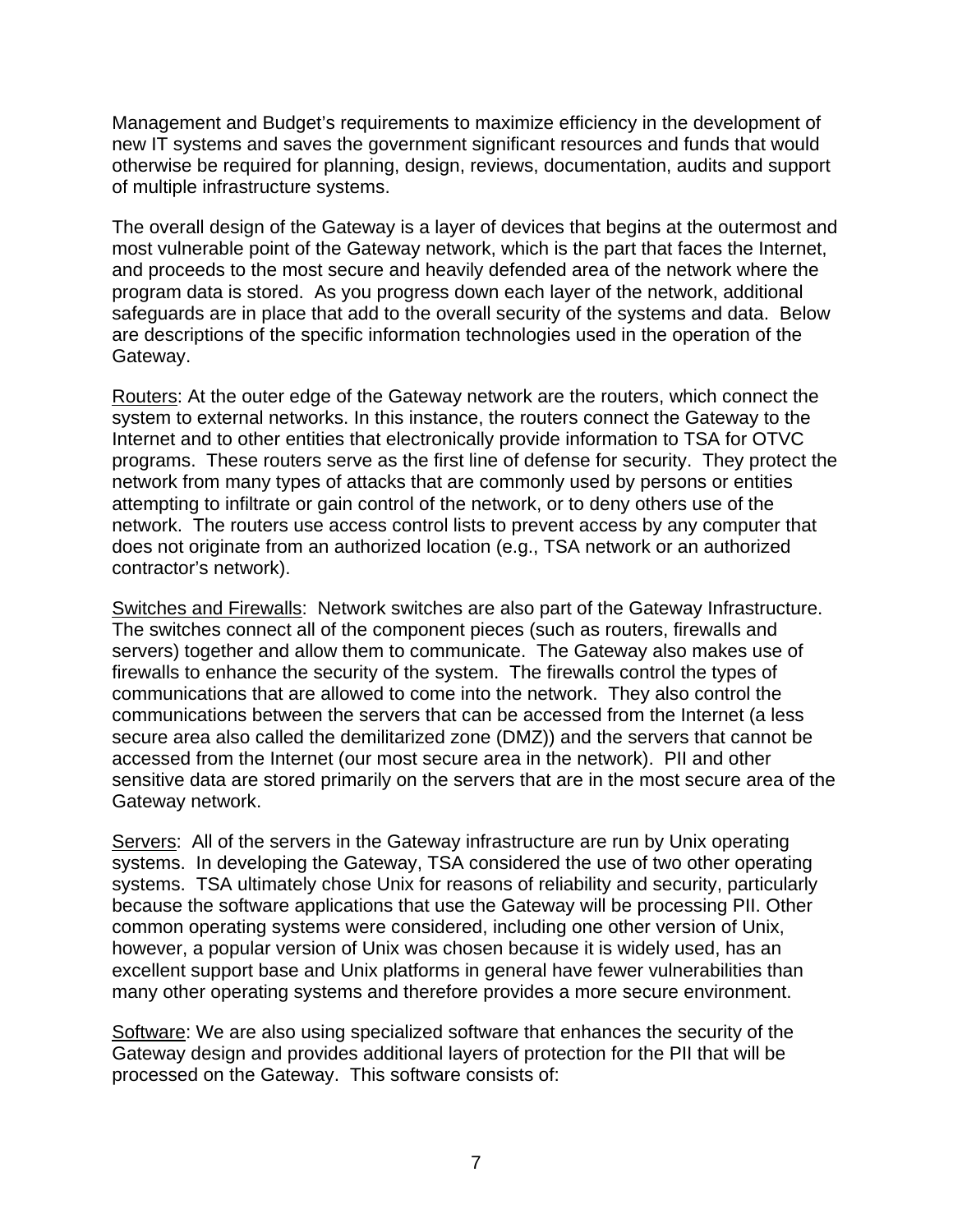- Antivirus software to protect the systems against viruses, worms and other malicious forms of software.
- Network Intrusion Detection Software to identify and alert TSA system administrators of any threats that are detected in network traffic as it passes through the network switches.
- Host Intrusion Detection Software to identify and alert system administrators of any threats or suspicious activities (e.g. attempted breaches) that are detected on the servers themselves.

Backup Hardware/Software: The Gateway also uses backup hardware and software to perform daily/weekly/monthly backups of data that is stored on the Gateway. TSA will store the backup tapes at another location to ensure that key data is recoverable in the event that any original data is lost through system or human error (e.g., hard drive crashes, inadvertent deletions).

Databases: Each OTVC program that uses the Gateway infrastructure will have its own database(s) that is only accessible by TSA-authorized persons who have an official need for that program's data. Access will be limited to such persons by technological means, namely by controlling the systems and data that can be accessed by a particular person's logon ID. Databases for the individual OTVC programs will also be logically, and in some cases physically, separated. For example, the Hazmat, TWIC and RT databases will reside on the same physical server; however, they will each be a separate database within the database management structure. Therefore, the data for one program will not be co-mingled with data from other OTVC programs.

### **4.4 What notice or opportunities for consent are provided to individuals regarding the information collected and how that information is shared?**

Notice of the intended use and collection and sharing of personal information is governed by the individual OTVC programs that use the Gateway. Please refer to the PIA for the specific OTVC program you are interested in to learn more about notice and consent, and how PII in that program is shared.

### **4.5 Does this program create a new system of records under the Privacy Act?**

No, but the protections of the Privacy Act apply to the Gateway because it maintains and transmits Privacy Act-protected PII. Because the Gateway is an IT infrastructure system and not an agency program, it does not independently collect or maintain PII; therefore, it does not create a new system of records. However, many (if not all) of the OTVC programs that use the Gateway collect and maintain PII that are subject to the Privacy Act. The data for these programs are part of existing TSA Privacy Act systems of records and each program's PIA identifies which system of records applies to that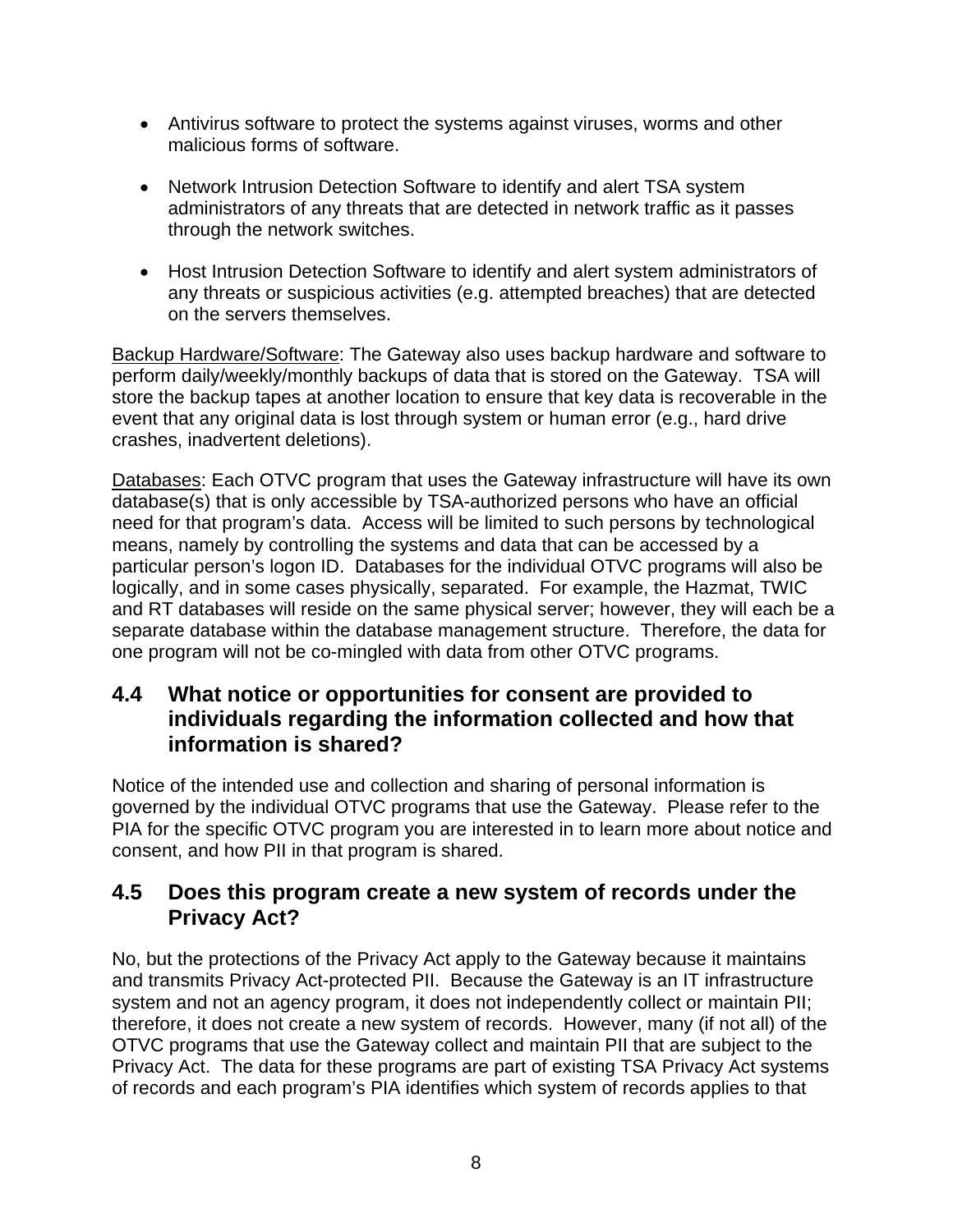program's data. Please refer to the PIA for the specific OTVC program you are interested in to learn whether its data is part of a Privacy Act system of records.

## **4.6 What is the intended use of the information collected?**

The OTVC programs that use the Gateway collect information to conduct security threat assessments. The Gateway does not itself collect information. Please refer to the PIA for the specific OTVC program you are interested in to learn what the intended use is for PII collected by that program.

## **4.7 With whom will the collected information be shared?**

The Screening Gateway is an IT infrastructure system that does not dictate with whom PII will be shared. Instead, each OTVC program that uses the Gateway decides how and with whom information from their program will be shared. The role of the Gateway in information sharing is to permit the program to retrieve information and to facilitate any electronic sharing of that information with other IT systems. Please refer to the PIA for the specific OTVC program you are interested in to learn how PII collected by that program may be shared with others.

## **4.8 How will the information be secured against unauthorized use?**

The Gateway Infrastructure uses the following safeguards for protecting information, including PII, that is stored within the system: physical security, data security, network security, and operations security.

Physical Security. The Gateway hardware/software is located in a secure TSA facility to ensure the physical security of the data in the system, as well as the components of the system that support technological security measures, like the routers. The secure facility limits access to only those individuals who have the proper credentials (badges). Anyone who requires access to these facilities, but does not have the proper credentials, must be escorted and accompanied at all times by someone who does have the requisite credentials. Backup data is stored at off-site contractor facilities, which are also secured.

Data Security. Because the Gateway uses public communication circuits (the Internet) to transmit information, data security was a prime concern in the design of the Gateway. For example, personal data that is transmitted to other government agencies to facilitate criminal, terrorist or immigration checks is encrypted using the Advanced Encryption Standard (AES) and sent via secure file transfer protocol (SFTP), or data can be sent over a virtual private network (VPN) connection, to prevent tampering or access by unauthorized persons; similarly the results of these checks are encrypted before they are returned to the Screening Gateway. Other secure data transmission methods are also used to prevent unauthorized access, including password-protected e-mail for sending files between sources used to conduct the security threat assessment. Users of the systems are required to logon using unique user IDs and passwords and their online sessions with the software applications are encrypted using secure sockets layer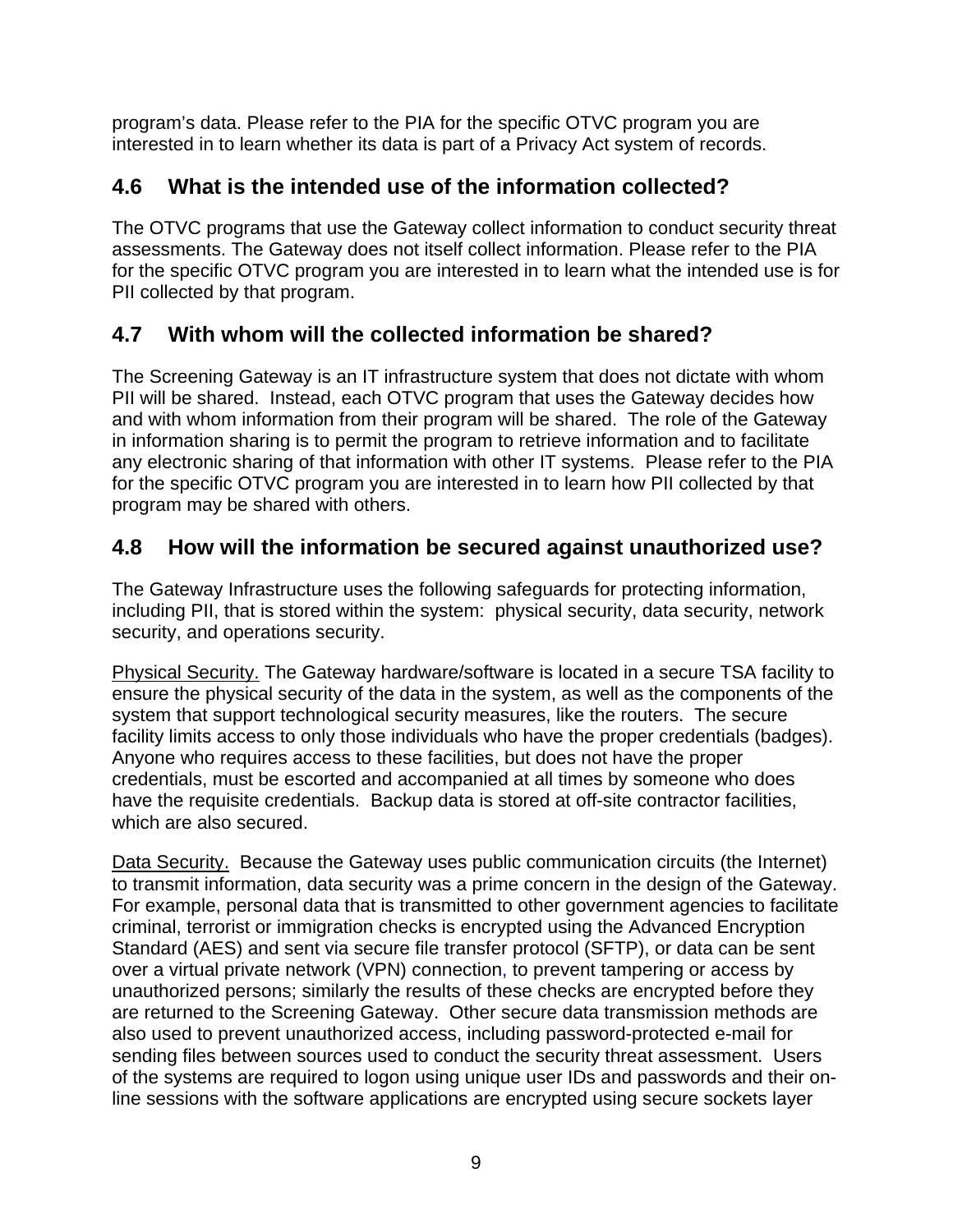(SSL). In addition access to all Gateway network resources (including routers, servers, switches, and firewalls) require correct user IDs and passwords to gain access. Only TSA employees and contractors who have an operational need to access specific data for an OTVC program will be granted these access privileges.

Network security is another of the layers in the overall security of the Gateway. The routers and firewalls control access to the Gateway network itself and prevent intrusion into the network by unauthorized persons. They use access control lists and rules to limit who may gain access to the Gateway network and, for those authorized access, what parts of the network they can use. Firewalls also control which device(s) can access the database servers and also serve to segregate the database servers from the rest of the network. This segregation allows TSA to keep the personal data in the most secure and least accessible segments of the network. Access to the network devices themselves requires the use of unique logon IDs and passwords to limit access to only authorized personnel. We will limit traffic to our web (internet accessible) servers<sup>3</sup> to only secure methods (as can be seen in figure 1, we'll use secure file transfer protocol for data file transfers and secure sockets layer for users connecting to the Gateway). We will take the added precaution of allowing only certain types of traffic<sup>4</sup> (structured query language traffic in this case) between the web servers and the database servers which contain the personal data. No other server(s) will be able to talk with the database servers. This is accomplished by firewall rules that only allow the database server to talk with a specific web server and that allow only specific traffic types to be communicated between the two servers.

We also incorporated Intrusion Detection Systems and security auditing tools into our overall network security. These Intrusion Detection Systems look for abnormal activities and/or known attacks on the network and either shut them down or notify system administrators of these activities. The audit logs will be reviewed regularly to identify anomalies or suspicious or abnormal activity so that TSA may take appropriate action against any person who may be attempting to access the system without authorization or abusing their access privileges.

1

 $^3$  Non-secure traffic, such as normal "http" web surfing traffic, will be blocked at the firewall as a security best practice.

 $4$  As a security best practice, only a single type of traffic will be allowed between the web server and the database server. This significantly limits the potential vulnerabilities to the database server, which is where the sensitive information is maintained.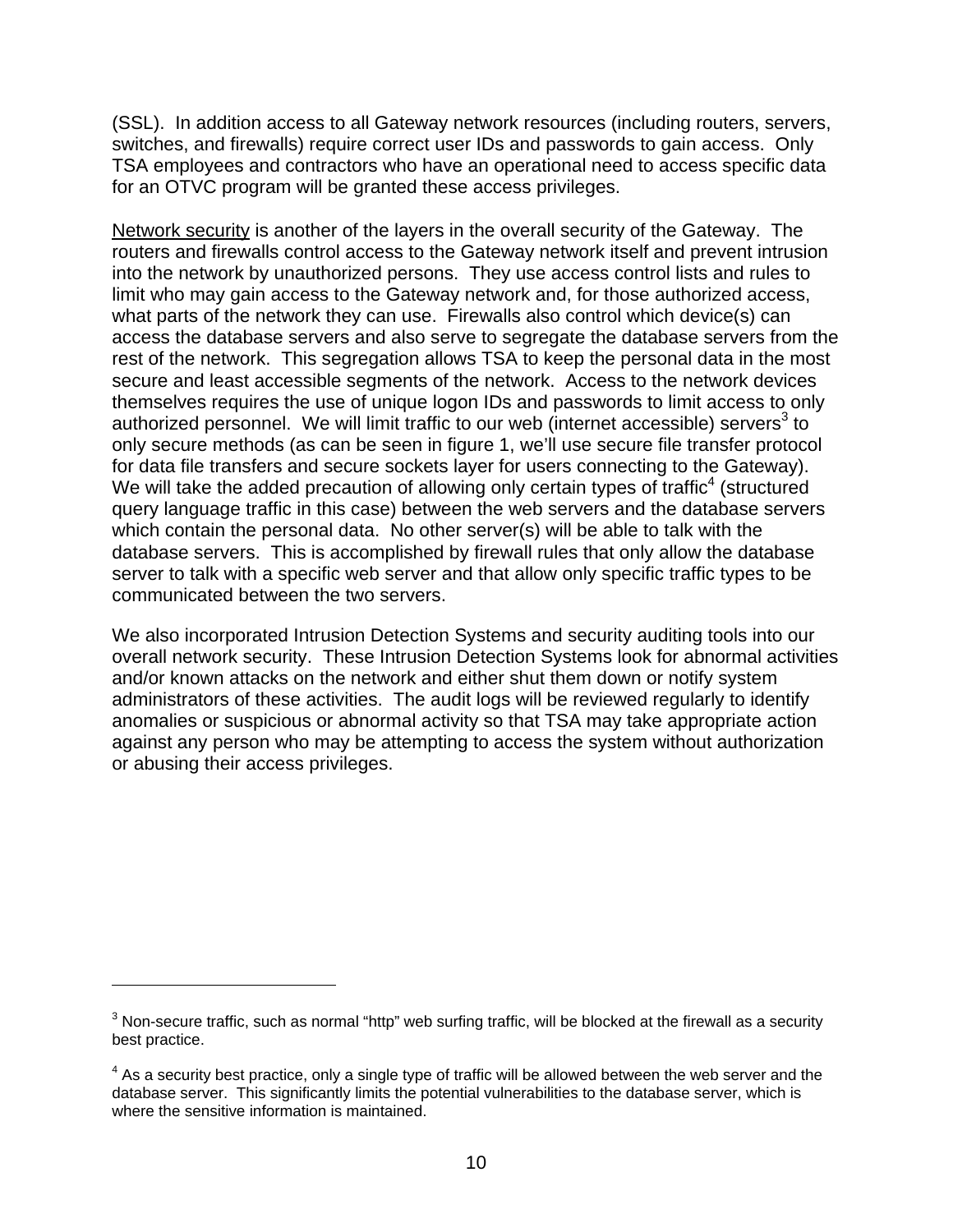

#### Figure 1.

Operations Security. Operations security for the Gateway is implemented by:

- Strict adherence to Federal Government security and information assurance policies, rules, and regulations
- Strict adherence to TSA security and information assurance policies, rules, and regulations
- Approval of security processes through TSA's formal System Security Accreditation process. This process is formally documented in a Systems and Security Guide for the Gateway Infrastructure.
- Inclusion of a Security Review Board as part of the normal configuration management process for managing changes that are implemented on the Gateway Infrastructure.

In addition, all data is handled under the guidelines of the following Federal laws, regulations and standards:

• *The Privacy Act of 1974*, which requires Federal agencies to establish appropriate administrative, technical and physical safeguards to insure the security and confidentiality of information protected by the Act.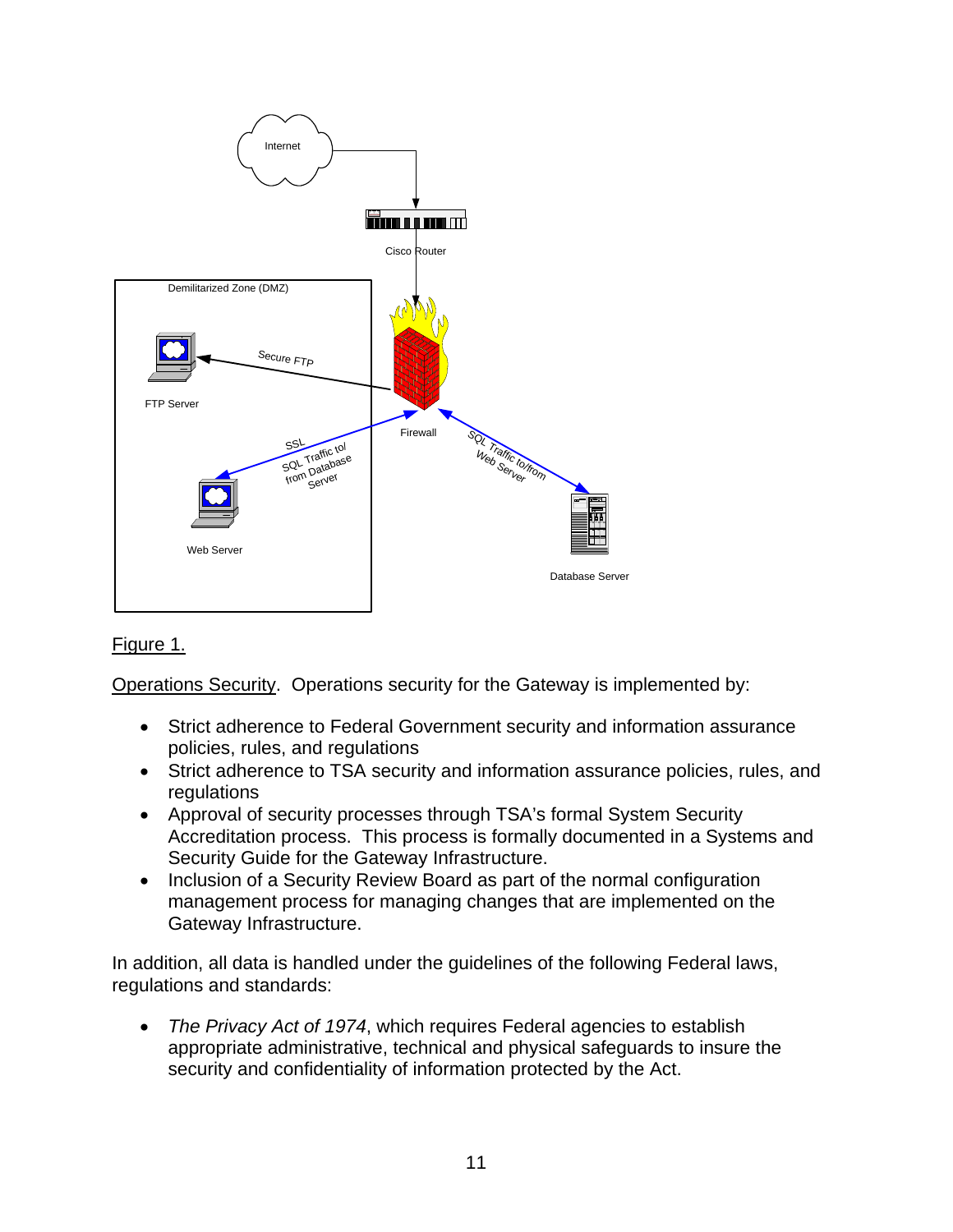- *Federal Information Security Management Act of 2002,* which establishes minimum acceptable security practices for Federal computer systems.
- *49 CFR Part 1520 Protection of Sensitive Security Information*, which defines and requires the protection of "Sensitive Security Information" (SSI). SSI is sensitive but unclassified information that would be detrimental to the transportation security if publicly released. SSI is often provided to entities in the transportation sector on a need-to-know basis so that they may carry out their security obligations.
- *Federal Information Processing Standard (FIPS) 46-2 Data Encryption Standard (DES)*, which defines the technical requirements for transmitting encrypted data at minimal acceptable levels of security (i.e., 56 bit encryption).
- *FIPS 197 Advanced Encryption Standard (AES)*, which defines the technical requirements for transmitting encrypted data at extremely high levels of security (i.e., 128 bit encryption and higher).
- *FIPS 188 Standard Security Label for Information Transfer*, which defines the technical requirements for transmitting encrypted data across the World Wide Web using Secure Socket Layer (SSL). SSL is the accepted industry standard.

The Gateway implements the aforementioned security requirements and technologies to ensure that the storage and transmission of data is safeguarded at appropriate levels of security. No classified information will be processed or stored by the Gateway.

Only TSA employees and contractors with proper access privileges are allowed access to the Gateway. They will also receive appropriate privacy and security training and have any necessary background investigations and/or security clearances for access to sensitive information or secured facilities. In order to obtain access to TSA secure facilities or the Gateway, TSA personnel and contractors must be vetted by the TSA Office of Security and be subject to a risk assessment. TSA employees and contractors will also be subject to the Gateway Rules of Behavior, which define the responsibilities and expected behavior of individuals accessing the system. Employees who do not comply with the Rules of Behavior will potentially be subject to disciplinary action. Contractors will be subject to remedies provided for under the governing contract.

## **4.9 What technological mechanisms will be used to secure the data?**

The technologies and capabilities that are being used to secure the PII that is stored on the Gateway are discussed in detail in Sections 3.3 and 3.8, above. Here is a recap of the major tools and measures used to secure the data and prevent unauthorized access.

• Encryption – Data transmitted between the Gateway and external systems is encrypted for transmission to and from the external systems. In addition, data stored on servers that are accessible from the Internet remains encrypted. Users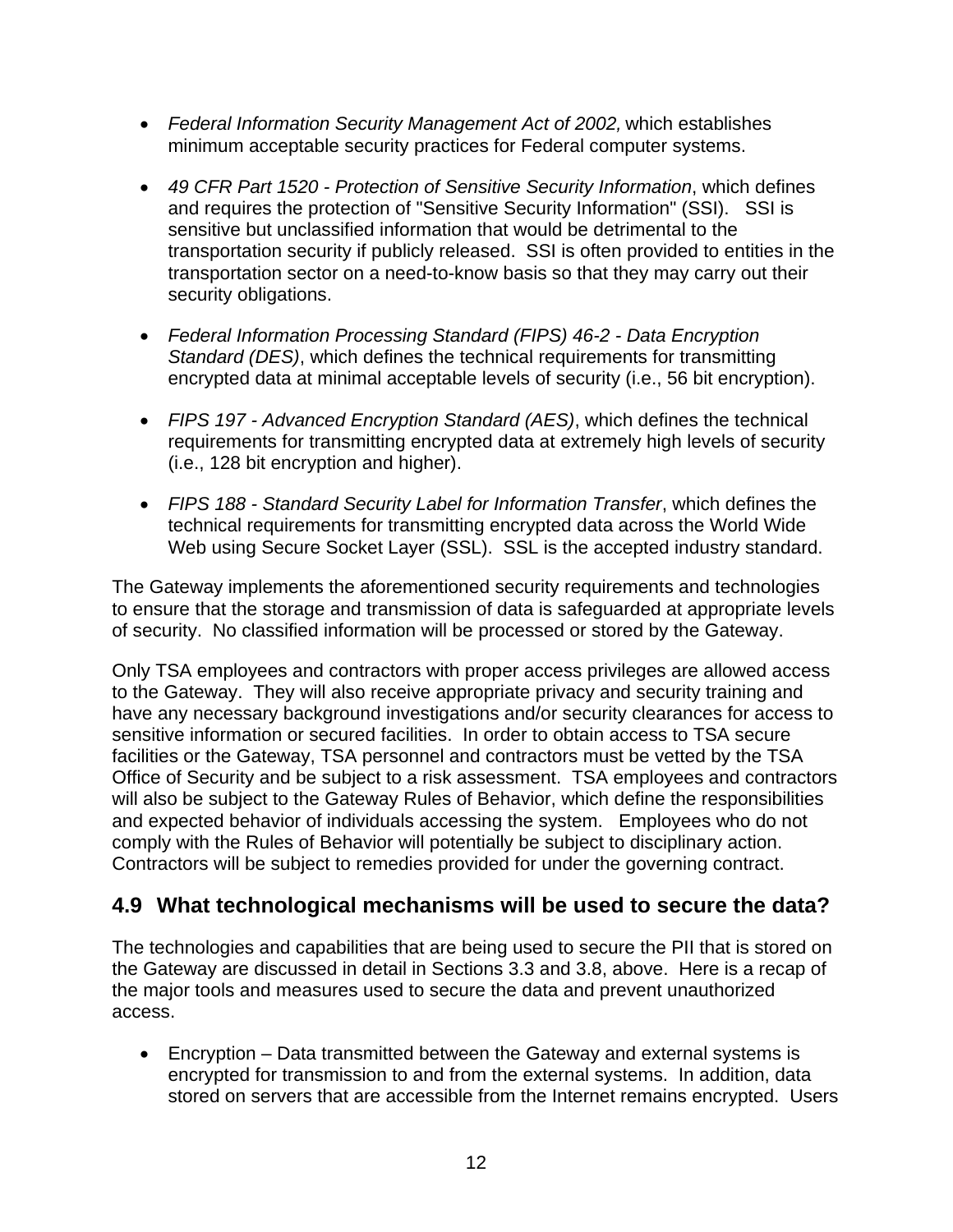(TSA employees or contractors) accessing the various program software applications (e.g., Hazmat or Registered Traveler) will use encrypted sessions to interact with the applications to prevent unauthorized access to the data.

- Network Routers and Firewall Routers and firewalls are used to prevent intrusion into the Gateway and to protect databases that reside on the infrastructure. The network firewalls are also used to separate the database servers from the Internet-accessible web servers and to limit the types of network traffic that can be used to communicate with the database servers, thus providing further protection for the PII that resides on them.
- Audit Trails and Intrusion Detection Systems Attempts by unauthorized users to access sensitive data in the system, including PII, will be automatically recorded in an audit trail for forensic purposes. Intrusion Detection Systems (IDS) are also in place to monitor network traffic and identify any anomalies or known attacks on the system. The IDS software will stop the attack and/or notify system administrators so that appropriate protective action can be taken.
- Physical Security The Gateway Infrastructure has been installed in a secure TSA facility. This facility requires individuals to have the proper credentials (badges) in order to obtain physical access to the facilities. Anyone who requires access to these facilities, but does not have the proper credentials, must be escorted by someone who does have the requisite credentials.
- User Access System users must have an assigned logon ID and password in order to access the systems. Users are only allowed access to information and features of the systems at a level that TSA has determined is appropriate for their particular job duties. For example, for users who need to access data pertaining to Hazmat drivers but who are not involved with any aspects of the Registered Traveler program, their network logon credentials will only allow them access to Hazmat driver information. The access control system will bar them from accessing any data on Registered Travelers.

### **4.10 What databases will be used?**

The Gateway does not contain any databases in and of itself; however, databases owned by individual OTVC programs that use the Gateway will reside on the Gateway infrastructure. Please refer to the PIA for the specific OTVC program you are interested in to learn what databases are used by that program.

### **4.11 Will the information be retained, and if so, for what period of time?**

The retention period for information that may pass through or reside on the Gateway Infrastructure is established by the individual OTVC programs that use the Gateway, and not by the Gateway itself. Please refer to the PIA for the specific OTVC program you are interested in to learn the retention period established by that program.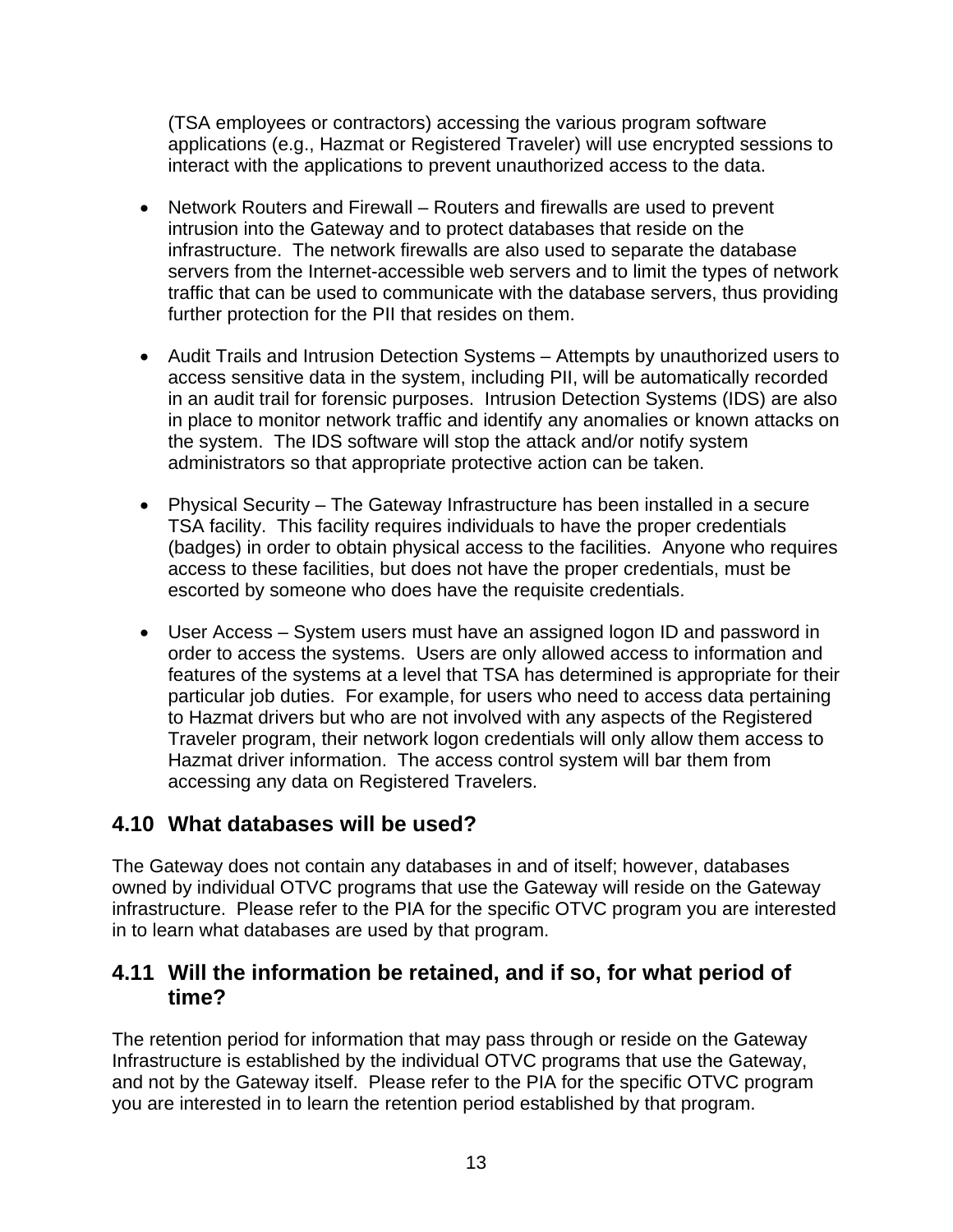### **4.12 Will the information collected be used for any purpose other than the one intended?**

The OTVC programs that use the Gateway collect information to conduct security threat assessments. The Gateway does not collect or use information for any purpose separate from that of the individual OTVC programs. Please refer to the PIA for the specific OTVC program you are interested in to learn whether PII will be used for any purpose other than the one intended for that program.

## **4.13 How will an individual seek redress?**

Individual OTVC programs that use the Gateway Infrastructure have their own redress procedures, such as appeals and waivers. Please refer to the PIA for the specific OTVC program you are interested in to learn what redress procedures may be available for that particular program.

### **4.14 Will the staff working with the data have appropriate training and security clearances to handle the sensitivity of the information?**

All TSA and assigned contractor staff who perform work related to the Gateway are required to complete privacy training on the proper use and handling of PII. In addition, all TSA and contractor staff must hold appropriate credentials for physical access to the sites housing the Gateway and must comply with the guidelines set forth in the Gateway Rules of Behavior. The Gateway does not contain classified information so security clearances are not required for access.

Please refer to the PIA for the specific OTVC programs that use the Screening Gateway for more information about training and security clearance requirements for each particular program.

For questions or comments, please contact:

Lisa S. Dean, Privacy Officer, Transportation Security Administration, 571-227-3947

Nuala O'Connor Kelly, Chief Privacy Officer, Department of Homeland Security, 202- 772-9848